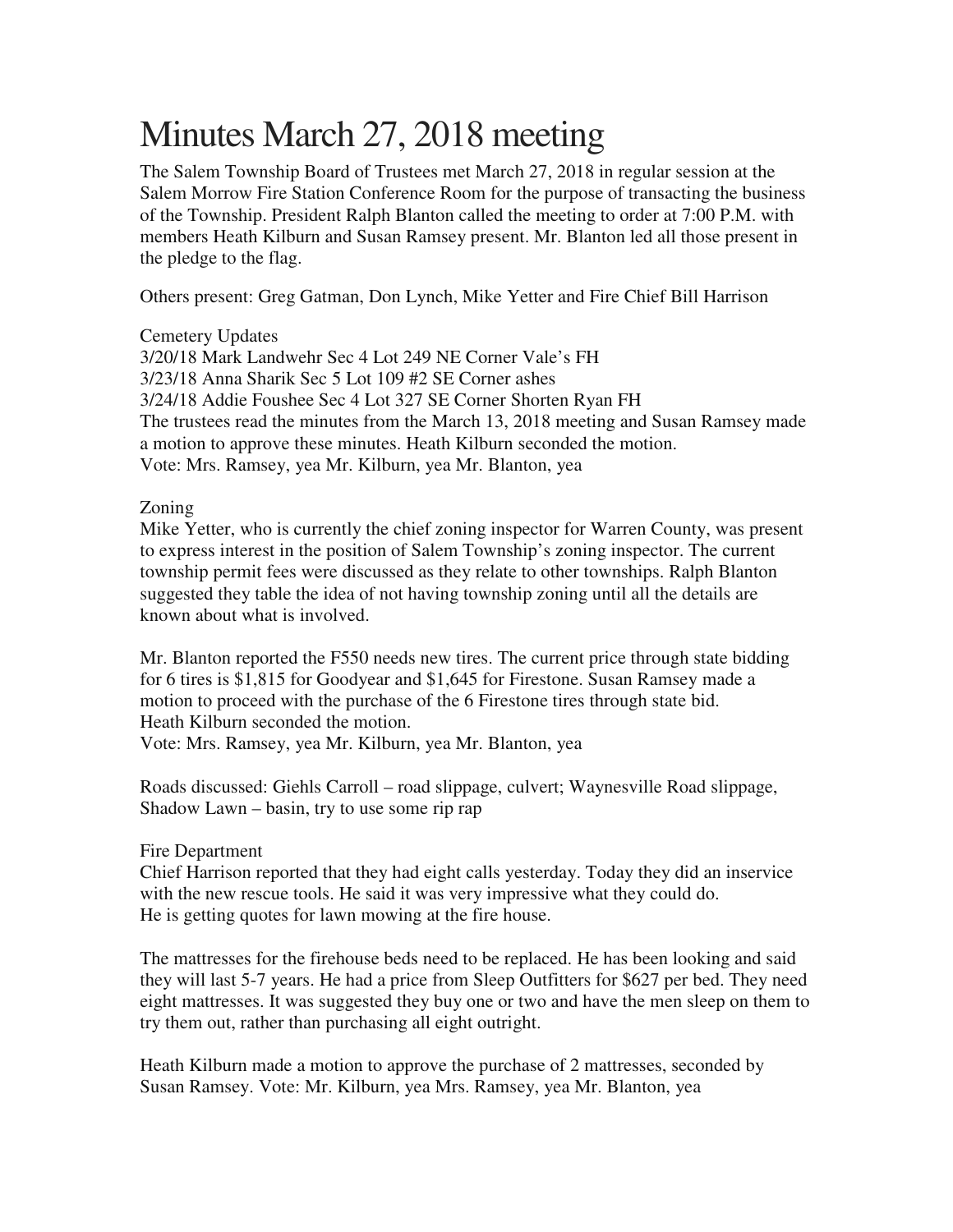Chief then talked about the fish fry held Friday night. He said it was the second largest turnout for this event. There was a problem with the fish and the wait got very long.

### County Bids

The county sent out information of the salt bid for 2018-2019. Heath Kilburn made a motion to pass Resolution 2018-0327 to agree to purchase 200 tons of salt from the Warren County Engineer's salt bid. Susan Ramsey seconded the motion. Vote: Mr. Kilburn, yea Mrs. Ramsey, yea Mr. Blanton, yea

Ralph Blanton reported that the county will not be sending out for bids for chip sealing this year, but they will be doing a paving bid.

#### CEMETERY UPKEEP

There were four mowing bids for the cemetery. They were as follows: Christman \$38,370 Creech Lawn & Garden \$41,176 Schneider's \$36,100 Ground Systems \$38,922 After looking at the bids and a brief discussion, Susan Ramsey made a motion to go with the bid received from Schneider's if the references prove favorable. Heath Kilburn seconded the motion. Vote: Mrs. Ramsey, yea Mr. Kilburn, yea Mr. Blanton, yea

Other business: Susan Ramsey had talked to Jim Smith from S.Lebanon regarding crack sealing. They do it themselves by renting out a machine. She also talked about the large cracks on Washington Way and in Shadow Lawn. Regarding the problem cars & junk on Ward Road, she reported she had reached out to Jesse McKeehan regarding this problem but has not heard from him if he had sent letters out.

Heath Kilburn will be going to Columbus to work on the \$50,000 grant for road signs.

Don Lynch brought up the bulletin board and the problem with notifying residents of township matters.

#### Fiscal Business

Debbie Harper reported she had the renewal information from CareWorksComp to enroll in the Group Retrospective Rating Program for Workers' Compensation. She recommended remaining with CareWorksComp. Heath Kilburn made a motion to continue using CareWorksComp for the 2019 year. Susan Ramsey seconded the motion. Vote: Mr. Kilburn, yea Mrs. Ramsey, yea Mr. Blanton, yea

The Fiscal Officer had prepared checks #19357-19419, 92703-92718 which totaled \$89,923.54.

The board examined the bills that were ready for payment and Susan Ramsey made a motion to pay the bills as presented. Heath Kilburn seconded the motion. Vote: Mrs. Ramsey, yea Mr. Kilburn, yea Mr. Blanton, yea

For this reporting period the fiscal officer deposited receipts in the amount of \$53,754.21 which included receipts #9799- #9824.